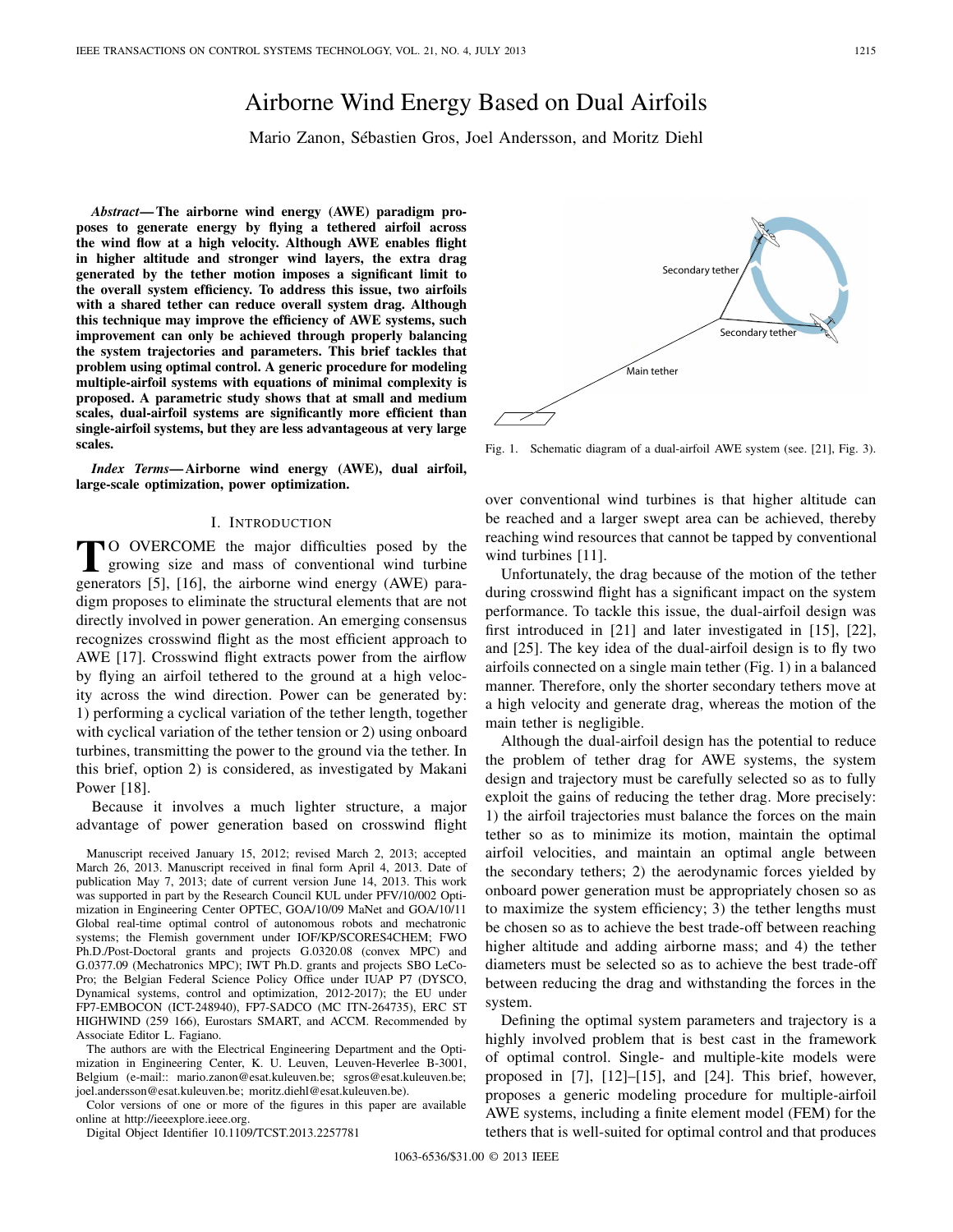

Fig. 2. Schematic diagram of the single-airfoil architecture with  $N = 1$ ,  $A = \{1\}$ , and  $\mathcal{F}(1) = 0$ .

model equations of minimal complexity, so as to reduce the computational burden of evaluating the model sensitivities. The resulting model has 41 states for the single airfoil and 207 states for the dual airfoils. A parametric study of the performance of a dual-airfoil system versus a single-airfoil system is presented.

This brief is organized as follows. Initially a generic modeling procedure for multiple-airfoil systems is proposed and discussed in Section II. Section III describes the powergeneration optimization problem, the solution approach used to compute power-generating trajectories, and the software used to perform the optimization. Section IV describes a comparison between optimal power generation based on single and dual airfoils for different system scales. Finally, Section V summarizes a conclusion and outlines further developments.

# *A. Contributions of This Brief*

A generic modeling procedure of minimal computational complexity for multiple-airfoil systems is developed. A largescale model of single and dual airfoils is developed, including a FEM of the tethers. An optimization procedure to determine the optimal trajectories and design parameters is proposed. A comparison of a dual-airfoil versus a single-airfoil AWE system is presented.

# II. SYSTEM MODEL

The airfoils are inertially modeled as point-masses. An orthonormal right-handed reference frame  $e = \{e_x, e_y, e_z\}$ attached to the ground is chosen to generate the Cartesian coordinate system defining the positions of the airfoils. The frame *e* is chosen such that 1) the wind is blowing in the  $e_x$ -direction and 2) the vector  $e_z$  is opposed to the gravitational acceleration vector *g*. The origin of the coordinate system coincides with the attachment point of the main tether to the ground. In the following, a general procedure for the modeling of multiple-airfoil systems is proposed. Both single and dual airfoils are special cases of this formulation, as shown in Figs. 2 and 3.

### *A. System Architecture*

The system is described as a set of *N* nodes  $n \in \{0, \ldots, N\}$ with associated coordinate vectors  $X_n \in \mathbb{R}^3$ . The fixed node



Fig. 3. Schematic diagram of the dual-airfoil architecture with  $N = 3$ ,  $A = \{2, 3\}, \mathcal{F}(1) = 0, \mathcal{F}(2) = 1, \text{ and } \mathcal{F}(3) = 1.$ 

 $X_0 = [0, 0, 0]^T$  is the attachment point of the AWE system to the ground. The subset  $A \subset \{1, ..., N\}$  of the set of nodes describes the nodes associated to the airfoils. Assuming a tree structure, to each node  $n \in \{1, ..., N\}$  a single tether  $k = n$ is associated, and the parent node *i* to which the tether is attached is defined by the map  $i = \mathcal{F}(n)$ . See Figs. 2 and 3 for an illustration. The system architecture is then defined by the number of nodes  $N$ , the set  $A$ , and the map  $\mathcal F$ . The proposed formulation allows for treelike system architectures only.

In the following, the component-wise notation  $X_n$  =  $[x_n, y_n, z_n]^T$  of the node coordinate vectors  $X_n$  is used. The position of the node *n* is given by  $\mathcal{P}_n = x_n e_x + y_n e_y + z_n e_z$ . Each tether  $k = 1, ..., N$  has associated length  $l_k$  and diameter *dk* .

### *B. Airfoil Model*

For any node  $n \in \{0, \ldots, N\}$ , we define the velocity relative to the airmass as follows:

$$
v_n = (\dot{x}_n - W) e_x + \dot{y}_n e_y + \dot{z}_n e_z
$$

where  $W \in \mathbb{R}$  is the local wind velocity in the  $e_x$  direction. A generalization of this formulation to a 3-D wind field is straightforward. If  $n \in A$ , the norms of the lift and drag forces acting on the airfoil *n* are given by [20]

$$
||F_L^n|| = \frac{1}{2}\rho SC_L^n ||v_n||^2, \quad ||F_D^n|| = \frac{1}{2}\rho SC_D^n ||v_n||^2
$$

where  $C_L^n$  and  $C_D^n$  are the lift and drag coefficients of the airfoil,  $\rho$  is the air density, and *S* is the airfoil surface.

The lift force is defined to be orthogonal to the relative velocities  $v_n$  of the airfoil. In addition, it is assumed in this model that the lift force is orthogonal to the airfoil transversal axis [8], [20]. Airfoil *n* is linked to its parent node  $i = \mathcal{F}(n)$ by tether *n*. One can form the unitary coordinate vector as follows:

$$
e_r^n = \frac{X_n - X_i}{\|X_n - X_i\|}, \quad i = \mathcal{F}(n)
$$

and introduce the following definition of the transversal and lift axis as follows:

$$
e_T^n = \frac{v_n \times e_r^n}{\|v_n \times e_r^n\|} \qquad f_L^n = e_T^n \times v_n.
$$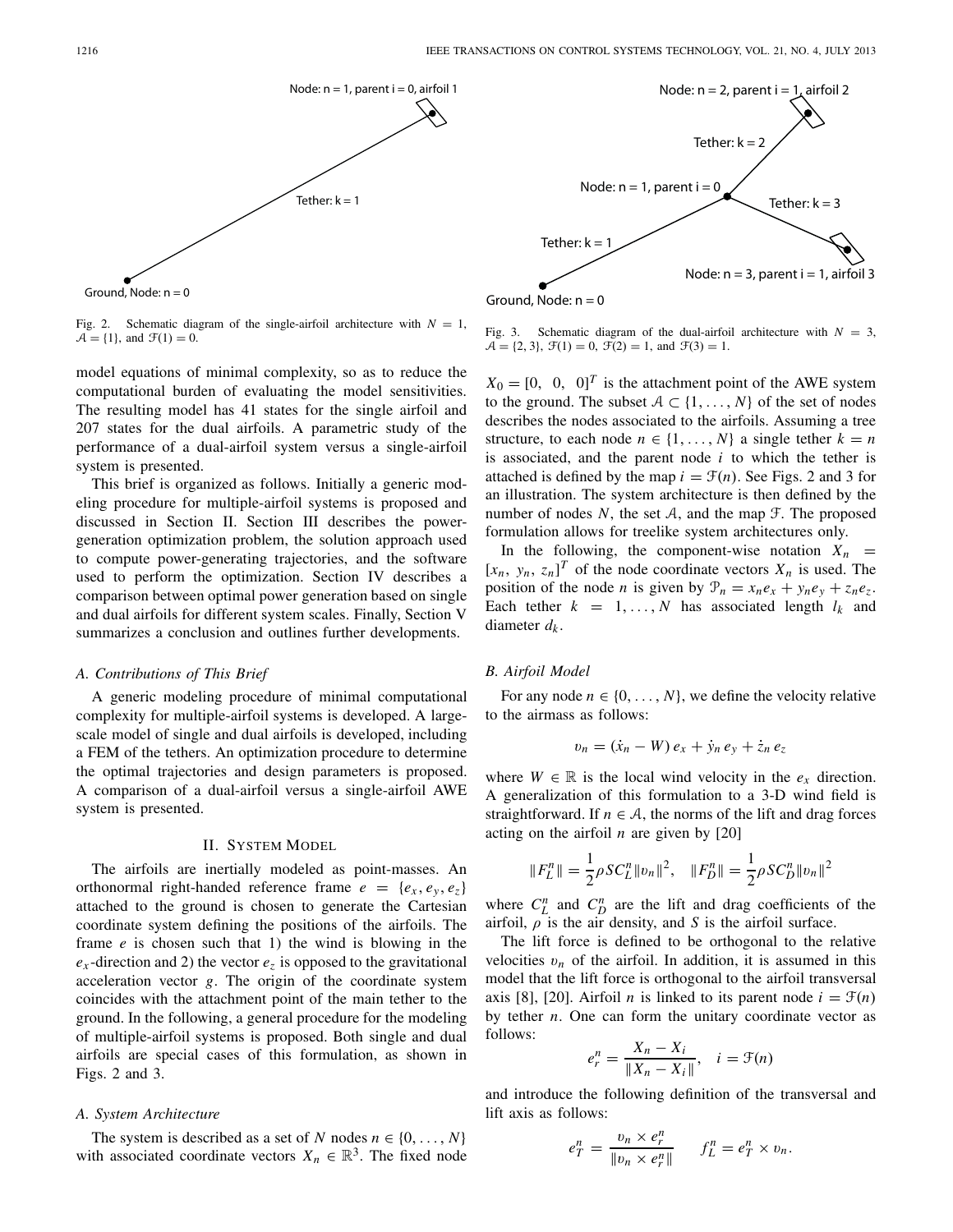It can be observed that vector  $e_T^n$  is normed to 1, thus vector  $f_L^n$  is normed to  $||v_n||$ . Because  $\hat{f}_L^n$  is orthogonal to the relative velocity  $v_n$  and lies in the plane spanned by  $\{e_r^n, v_n\}$ , if the airfoil is not tilted with respect to vector  $e_r^n$ , the lift force acts along vector  $f_L^n$ . Introducing the roll angle  $\psi_i$  describing the tilting of the lift force around the axis  $v_n$ , the lift force can be defined by

$$
F_L^n = \frac{1}{2} \rho \mathcal{S} C_L^n \left( \cos(\psi_i) f_L^n \|v_n\| - \sin(\psi_i) e_T^n \|v_n\|^2 \right).
$$

By definition  $F_L^n$  is always orthogonal to  $v_n$ , and lies in the plane defined by  $\{e_r^n, v_n\}$  if  $\psi_i = 0$ .

The airfoil drag force is opposed to the relative velocity, and is readily given by

$$
F_D^n = -\frac{1}{2}\rho SC_D^n ||v_n|| v_n.
$$

The drag generated by the onboard turbines can be modeled as follows:

$$
F_G^n = -\kappa_n \|v_n\| v_n
$$

where  $\dot{\kappa}_n(t) = u_{\kappa_n(t)}, u_{\kappa_n(t)}$  is a control variable and we assume the generated force is opposed to the relative velocity. The resulting aerodynamic power is as follows:

$$
P_n = v_n^T F_G^n = -\kappa_n \|v_n\|^3.
$$

The resulting airfoil aerodynamic force acting on airfoil *n* is given by  $F_A^n = F_L^n + F_D^n + F_G^n$ .

In this model, it is assumed that the time-derivative of the lift coefficient is directly controlled, and the drag coefficient  $C_{\text{D}}^{n}$  is approximated by [8], [20]

$$
C_D^n = C_D^0 + C_D^I (C_L^n)^2
$$

where  $C_D^0$  and  $C_D^I$  are the airfoil drag and induced-drag coefficients, respectively.

The kinetic and potential energy functions associated with the airfoil dynamics are as follows:

$$
\mathfrak{T}_A^n = \frac{1}{2} M_A ||\dot{X}_n||^2, \quad \mathcal{V}_A^n = M_A g z_n
$$

where *MA* is the airfoil mass, and the Lagrange function for the airfoils reads as follows:

$$
\mathcal{L}_A = \mathcal{T}_A - \mathcal{V}_A, \quad \mathcal{T}_A = \sum_{n \in A} \mathcal{T}_A^n, \quad \mathcal{V}_A = \sum_{n \in A} \mathcal{V}_A^n.
$$

### *C. Wind and Atmosphere Model*

Assuming a laminar wind flow with a logarithmic wind shear model blowing uniformly in the  $e_x$ -direction, the freeflow windspeed  $W_{\infty}$  at altitude *z* is given by [19]

$$
W_{\infty}(z) = W_0 \frac{\log(z/z_r)}{\log(z_0/z_r)}
$$
(1)

where  $W_0 \in \mathbb{R}$  is the wind velocity at altitude  $z_0$  and  $z_r$  is the ground roughness.

$$
T(z) = T_0 - T_L z
$$
  
\n
$$
P(z) = P_0 \left(1 - \frac{T_L z}{T_0}\right)^{\frac{gM_a}{RT_L}}
$$
  
\n
$$
\rho(z) = \frac{P M_a}{RT}
$$

where  $T_0$  is the sea level standard temperature,  $T_L$  is the temperature lapse rate,  $P_0$  is the pressure at sea level,  $M_a$ is the molar air density, and *R* is the universal gas constant.

# *D. Tether Model*

In the proposed formulation, the tethers are modeled with a lumped-mass FEM. For a rigid tether  $k \in \{1, \ldots, N\}$  of length  $l_k$ , density  $\rho_c$ , diameter  $d_k$ , we define  $N_k$  elements linked by massless rigid links, where link *k*, *j* connects elements  $k$ , *j* and  $k$ ,  $j + 1$ . Based on this notation, the position of the endpoint  $X_{k,N_k}$  of each tether *k* coincides with the position  $X_k$  of node *k*. The index *j* ranges from 1 to  $N_k$  when it refers to the elements and from 1 to  $N_k - 1$  when it refers to the links between elements. In the proposed model, all links have the same length  $l_{k,j} = l_k/(N_k - 1)$  and each element *k*, *j* with  $2 < j < N_k$  has mass  $m_{k,j} = m_k/(N_k - 1)$ , whereas  $m_{k,1} = m_{k,N_k} = m_k/(2(N_k - 1))$ . The tether kinetic and potential energy functions are read as follows:

$$
\mathfrak{T}_T^k = \sum_{j=1}^{N_k} \frac{1}{2} m_{k,j} ||\dot{X}_{k,j}||^2
$$

$$
\mathfrak{V}_T^k = \sum_{j=1}^{N_k} m_{k,j} g z_{k,j}
$$

where  $m_{k,j}$  is the mass associated with each element and  $X_{k,j}$ and  $z_{k,j}$  are, respectively, its velocity and height.

The tether drag on each tether section *k*, *j* is given by

$$
F_S^{k,j} = -\frac{1}{2}\rho_{k,j}d_kl_{k,j}C_{\text{T}}||v_{k,j}||v_{k,j}
$$

where  $C_T$  is the drag coefficient of a cylinder,  $l_{k,j}$  is the length of link  $k$ ,  $j$ , and  $v_{k,j}$  is the velocity of its midpoint, computed as follows:

$$
v_{k,j} = \frac{\dot{X}_{k,j} + \dot{X}_{k,j+1}}{2} - W\left(\frac{z_{k,j} + z_{k,j+1}}{2}\right)
$$

where *W* is the windspeed at the midpoint's altitude. The lift generated by the tethers is not considered in this formulation. The contribution of the tether drag forces to the generalized forces acting on the generalized coordinates  $X_{k,j}$  is given by

$$
F_T^{k,j} = \frac{F_S^{k,j} + F_S^{k,j+1}}{2}.
$$

# *E. Generalized Forces*

The vector of generalized forces  $F = \left[F_{1,1}^T, \ldots, F_{N,N_N}^T\right]^T$ , where  $F_{k,j} \in \mathbb{R}^3$  is the vector of generalized forces acting on the vector of generalized coordinates  $X_{k,j}$ , is resulting from the sum of the various contributions coming from tether drags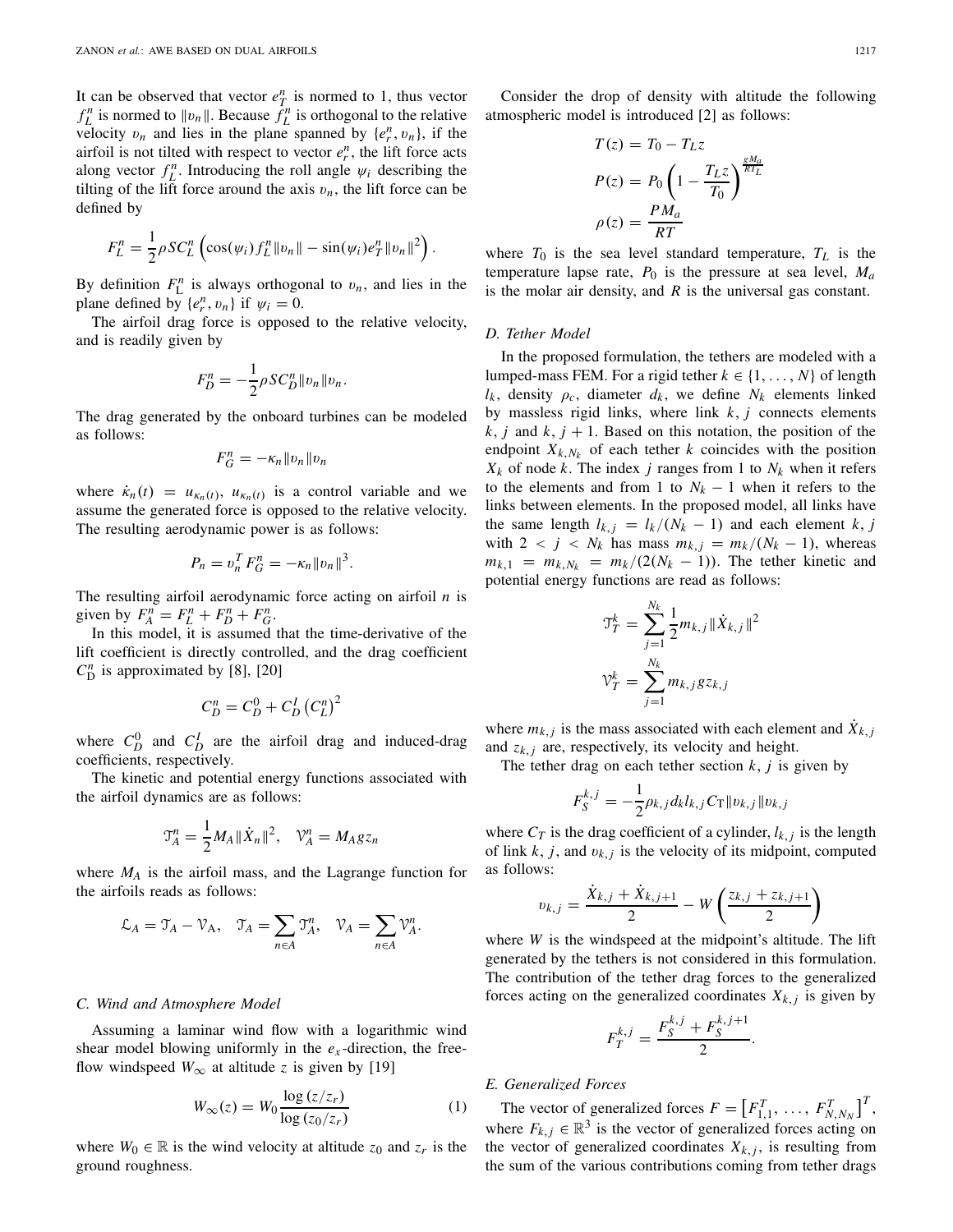and airfoil aerodynamic forces. Though this summation can be performed very intuitively, it can be formulated as the following systematic construction. For any  $k \in \{1, ..., N\}, j \in$  $\{1,\ldots,N_k\}$ ,  $F_{k,j}$  is given by

$$
F_{k,j} = \begin{cases} F_T^{1,1}, & \text{if } j = 1, k = 1\\ F_T^{k,j}, & \text{if } j \in 2, ..., N_k - 1\\ F_T^{k,j} + \sum F_T^{k,c,1}, & \text{if } \mathcal{F}(k_c) = k \text{ and } j = N_k\\ F_T^{k,j} + F_A^k, & \text{if } k \in A \text{ and } j = N_k. \end{cases}
$$

# *F. System Model*

In the following, the generalized coordinate vector  $X =$  $[X_{1,1}^T, \ldots, X_{N,N_N}^T]^T$  of the system is used. The system is considered a set of independent tethers and airfoils, with associated Lagrange functions. The tethers introduce a set of constraints in the system configuration, given by

$$
G_{k,j} = \frac{1}{2} \left( (X_{k,j+1} - X_{k,j})^T (X_{k,j+1} - X_{k,j}) - l_{k,j}^2 \right) = 0
$$
\n(2)

for  $k = 1, \ldots, N$ ,  $j = 1, \ldots, N_k$ . The system Lagrange function reads as follows:

$$
\mathcal{L} = \mathcal{T} - \mathcal{V} - \lambda^T G, \quad \mathcal{T} = \mathcal{T}_A + \mathcal{T}_T, \quad \mathcal{V} = \mathcal{V}_A + \mathcal{V}_T
$$

where  $\lambda \in \mathbb{R}^K$  is the vector of Lagrange multipliers associated to the constraints *G*. Using the Lagrange equation [9] *d*/*dt*  $\partial$ L/ $\partial$ X −  $\partial$ L/ $\partial$ X = F, it can be verified that the system dynamics are given by the following index-3 DAEs as follows:

$$
\mathcal{T}_{\dot{X}\dot{X}}\ddot{X} + G_{X}^{T}\lambda + \mathcal{V}_{X} = F, \qquad G = 0 \tag{3}
$$

where  $\lambda$  is the DAE algebraic state,  $G_X = \partial G / \partial X$ ,  $\mathcal{T}_{\dot{X}\dot{X}} =$  $\partial^2 \mathcal{T}/\partial \dot{X}^2$  and  $\mathcal{V}_X = \partial \mathcal{V}/\partial X$ .

For any  $t_0 \in \mathbb{R}$ , (3) can be reformulated as an index-1 DAE by performing index reduction, which yields  $\ddot{G}(t) = 0$ ,  $G(t_0) = 0$ , and  $G(t_0) = 0$ . The resulting equations are read (together with the consistency conditions) as follows:

$$
\begin{bmatrix} \mathfrak{T}_{\dot{X}\dot{X}} & G_{X}^{T} \\ G_{X} & 0 \end{bmatrix} \begin{bmatrix} \ddot{X} \\ \lambda \end{bmatrix} = \begin{bmatrix} F - \mathfrak{V}_{X} \\ -\frac{\partial}{\partial X} (G_{X}\dot{X}) & \dot{X} \end{bmatrix}
$$
(4)

$$
\begin{bmatrix} G_X & 0 \end{bmatrix} \begin{bmatrix} \lambda \end{bmatrix} = \begin{bmatrix} -\frac{\partial}{\partial X} (G_X \dot{X}) \dot{X} \end{bmatrix}
$$
 (7)

$$
G(t_0) = 0, \qquad \dot{G}(t_0) = (G_X \dot{X})_{t=t_0} = 0. \tag{5}
$$

It can be verified that the tension in tether  $k$  is readily given by

$$
\Gamma_k=\lambda_k l_k.
$$

For long integration times, a correction of the numerical drift of *G* may be required.

Equation (4) can be treated as an ODE by inverting the DAE mass matrix so as to compute  $\hat{X}$  and  $\lambda$  explicitly. Although this approach sounds appealing, and can be efficient for model simulations if the mass matrix is inverted numerically, the symbolic expressions for the resulting ODE are highly complex and the sparsity in the model expressions is usually lost. Therefore, computing the model sensitivities given in its ODE formulation is very expensive. In the framework of optimization, the system model is therefore best treated in the implicit form (4), using implicit integration methods.

*1) Dual-Airfoil Model:* The system architecture reads (Fig. 3) as follows:

$$
N = 3
$$
,  $A = \{2, 3\}$ ,  $\mathcal{F}(1) = 0$ ,  $\mathcal{F}(2) = 1$ ,  $\mathcal{F}(3) = 1$ 

the coordinate vector is  $X \in \mathbb{R}^{3(N_1+N_2+N_3)}$  and the constraints are defined by

$$
G = \frac{1}{2} \begin{bmatrix} ((X_{1,2} - X_{1,1})^T (X_{1,2} - X_{1,1}) - l_{1,1}^2) \\ \vdots \\ ((X_{1,N_1} - X_{1,N_1-1})^T (X_{1,N_1} - X_{1,N_1-1}) - l_{1,N_1-1}^2) \\ ((X_{2,2} - X_{2,1})^T (X_{2,2} - X_{2,1}) - l_{2,1}^2) \\ \vdots \\ ((X_{2,N_2} - X_{2,N_2-1})^T (X_{2,N_2} - X_{2,N_2-1}) - l_{2,N_2-1}^2) \\ ((X_{3,2} - X_{3,1})^T (X_{3,2} - X_{3,1}) - l_{3,1}^2) \\ \vdots \\ ((X_{3,N_3} - X_{3,N_3-1})^T (X_{3,N_3} - X_{3,N_3-1}) - l_{3,N_3-1}^2) \end{bmatrix}
$$

where  $X_{1,1} = X_0 = [0, 0, 0]^T$ , the joint position is  $X_{1,N_1} =$  $X_{2,1} = X_{3,1} = X_1$ , the first-airfoil position is  $X_{2,N_2} = X_2$ , and the second-airfoil position is  $X_{3,N_3} = X_3$ . The two airfoils and the two secondary tethers are considered identical. Thus, the discretization is also identical and  $N_2 = N_3$ .

*2) Single-Airfoil Model:* The system architecture reads (Fig. 2) as follows:

$$
N = 1
$$
,  $A = \{1\}$ ,  $\mathcal{F}(1) = 0$ 

the coordinate vector is  $X \in \mathbb{R}^{3N_1}$  and the constraints are defined by

$$
G = \frac{1}{2} \left[ \begin{array}{c} ((X_{1,2} - X_{1,1})^T (X_{1,2} - X_{1,1}) - l_{1,1}^2) \\ \vdots \\ ((X_{1,N_1} - X_{1,N_1-1})^T (X_{1,N_1} - X_{1,N_1-1}) - l_{1,N_1-1}^2) \end{array} \right]
$$

where  $X_{1,1} = X_0 = [0, 0, 0]^T$  and  $X_{1,N_1} = X_1$ .

# *G. Model Assumptions and Discussion*

The proposed model is based on the following assumptions.

- 1) The tethers are modeled with a lumped-mass FEM.
- 2) The lift forces are orthogonal to the airfoil transversal axis.
- 3) The airfoils have a perfect yaw control, resulting in no side-slip.
- 4) The time-derivatives of the lift coefficient and roll angle are controlled and actuation is instantaneous.
- 5) The time-derivative of the onboard turbine drag coefficient is controlled and actuation is instantaneous.

The proposed model construction can straightforwardly accommodate different tether and airfoil models, e.g., a six-DOF-airfoil description and more elaborate aerodynamic models. Yet in this brief, a simple model is preferred, so as to reduce the complexity of the presentation. Further research will seek improving the tether models by including the tether aerodynamic lift and elasticity.

In this brief, no assumption is made on the interaction between the airfoils and the airmass. For conventional wind turbines, Betz first developed a simplified model [3], [19].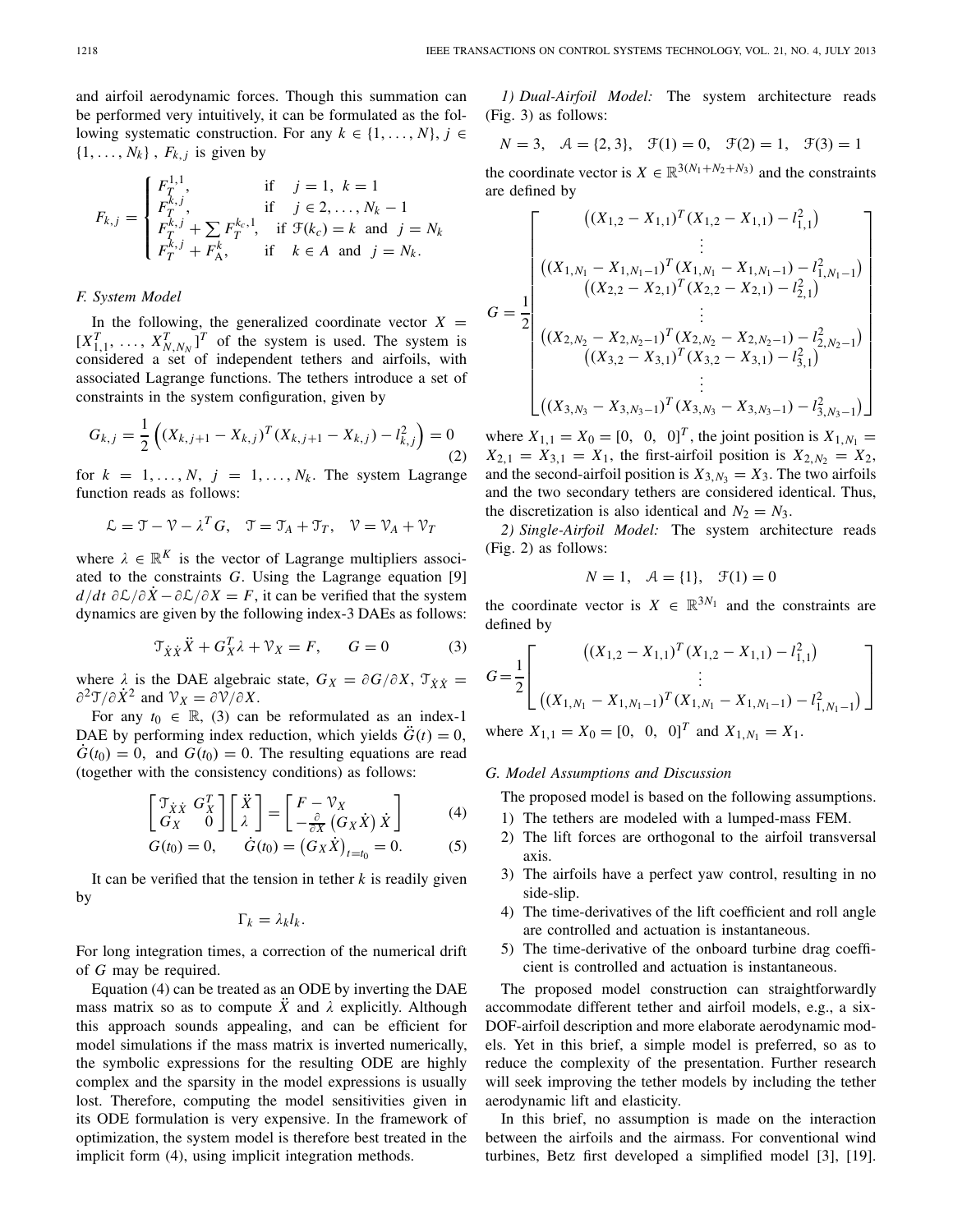Although such a formulation can be adapted for AWE systems and included in the problem formulation, experimental data is needed to assess the validity of such a simplified model. This validation process is the subject of ongoing research at KU Leuven.

### III. OPTIMIZATION PROBLEM

The airfoil trajectories as well as the tether lengths and sections are manipulated so as to maximize the system average power generation over an orbit of free duration *Tp*. The periodicity of the system is guaranteed by satisfying the boundary conditions as follows:

$$
X(0) - X(T_p) = 0.
$$
 (6)

However, it can be observed that (6) together with (5) form a redundant set of equality constraints, violating the linear independence constraint qualification. The directions violating the consistency conditions must then be removed from the set of periodicity conditions [6]. Defining a matrix *Z* that forms a basis of the null-space of

$$
J = \begin{bmatrix} \frac{\partial G}{\partial X} \\ \frac{\partial G}{\partial X} \end{bmatrix}_{t=0}
$$

i.e.,  $JZ = 0$ , the set of consistency conditions (5) together with

$$
Z^{T}(X(0) - X(T_p)) = 0
$$
\n(7)

have no redundancy. The basis *Z* is nonunique, and can be chosen so as to limit its computational complexity. As an alternative, it can also be introduced as a set of parameters in the optimization algorithm, and computed numerically.

To ensure that the tethers are always under tension but that their resistance is never exceeded, the constraints are as follows:

$$
\frac{\gamma}{f_s}\frac{\pi}{4}d_k^2 \ge \Gamma_k(t) = \lambda_k l_k \ge 0 \quad \forall t, \ k = 1, \dots, N \qquad (8)
$$

are imposed, where  $\gamma$  is the tether yield strength and  $f_s$  is the safety factor. In addition, the following bounds are proposed as follows:

$$
0 \le C_{\text{L}}^{i} \le 1, \quad -5 \text{ s}^{-1} \le \dot{C}_{\text{L}}^{i} \le 5 \text{ s}^{-1}
$$

$$
-80^{\circ} \le \psi_{\text{L}}^{i} \le 80^{\circ}, \quad -5 \text{ s}^{-1} \le \dot{\psi}_{\text{L}}^{i} \le 5 \text{ s}^{-1}
$$

$$
-1000 \text{ kg/(ms)} \le \dot{\kappa}_{i} \le 1000 \text{ kg/(ms)} \quad \forall t, i \in \mathcal{A}. \quad (9)
$$

The periodic power optimization problem reads as follows:

$$
\bar{P} = \max_{U, X, \theta, T_p} \frac{1}{T_p} \int_0^{T_p} \sum_{i \in \mathcal{A}} P_i dt
$$
\n
$$
\text{s.t.} \quad (4) - (5), (7) - (9)
$$
\n(10)

where  $U_i = \{\dot{C}_L^i, \dot{\psi}_L^i, \kappa_i\}, i \in \mathcal{A}, \theta_k = \{l_k, d_k\}, k =$  $1, \ldots, N$ .  $T_p$  is an optimization variable, thus the duration of the orbit will be adapted by the optimizer so as to maximize the average power. To be able to treat this problem, a time transformation can be introduced, as proposed in [10, p. 27].

TABLE I FIXED MODEL PARAMETERS

| Parameter                          | Symbol         | Value              | Unit           |
|------------------------------------|----------------|--------------------|----------------|
| Air density                        | $\rho$         | 1.23               | $kg \cdot m^3$ |
| Tethers density                    | $\rho_c$       | 1450               | $kg \cdot m^3$ |
| Airfoil parasitic drag coefficient |                | 0.02               |                |
| Airfoil induced drag coefficient   | $C_D^0$        | 0.02               |                |
| Airfoil aspect ratio               | $A_R$          | 10                 |                |
| Wind velocity at altitude $z_0$    | $W_0$          | 10                 | m/s            |
| Altitude of wind velocity $W_0$    | Z <sub>0</sub> | 100                | m              |
| Roughness factor                   | $z_r$          | 0.1                | m              |
| Sea level standard temperature     | $T_0$          | 288.15             | K              |
| Temperature lapse rate             | $T_L$          | 0.0065             | K/m            |
| Sea level pressure                 | $P_{0}$        | 101325             | Pa             |
| Molar air density                  | $M_a$          | 0.0289644          | kg/mol         |
| Universal gas constant             | R              | 8.31447            | J/(molK)       |
| Tether drag coefficient            | $C_T$          | 1                  |                |
| Tether yield strength              | γ              | $3.9 \cdot 10^{9}$ | Pa             |
| Safety factor                      |                | 5                  |                |

### *A. Solution Approach*

The optimal control problem (10) is large-scale and highly nonconvex and therefore requires a good initial guess to be tackled by derivative-based optimization. However, no such guess is readily available. To address this issue, a complex procedure is needed to compute an initial guess for problem (10). For the sake of brevity, the details of this procedure will be omitted.

For the dual-airfoil system, solving (10) on a full orbit yields quasi-identical trajectories for the two airfoils, hence (10) is solved on a half orbit instead, using the periodicity conditions  $X_2(0) = X_3(1/2T_p)$ ,  $X_3(0) = X_2(1/2T_p)$  so as to match the terminal state of one airfoil with the initial state of the other. For both the single and dual-airfoil problems, the control input profiles are discretized using a piecewiseconstant parameterization having 20 intervals/full orbit. One collocation element is used per control interval.

### *B. Methods & Software*

Because dynamics (4) are unstable, a simultaneous optimal control technique is required to optimize the system model. In this brief, the discretization of the model dynamics (4) is based on a direct collocation approach [4], where the model simulation, constraints, and optimization are handled simultaneously in a large-scale sparse nonlinear program (NLP). Collocation approaches provide a straightforward way to deal with implicit index-1 DAE systems [4].

The problem transcription is performed using the opensource optimization framework CasADi [1]. The resulting NLP is solved using the interior-point solver IPOPT 3.10.1 [23] using WSMP as a linear solver.

# IV. PARAMETRIC STUDY

The parametric studies aim at assessing the relationship between the total airfoil surface and the average generated power, i.e.,  $\bar{P}(S_{\text{tot}})$  where  $S_{\text{tot}} = \sum_{n \in A} S$ . This brief focused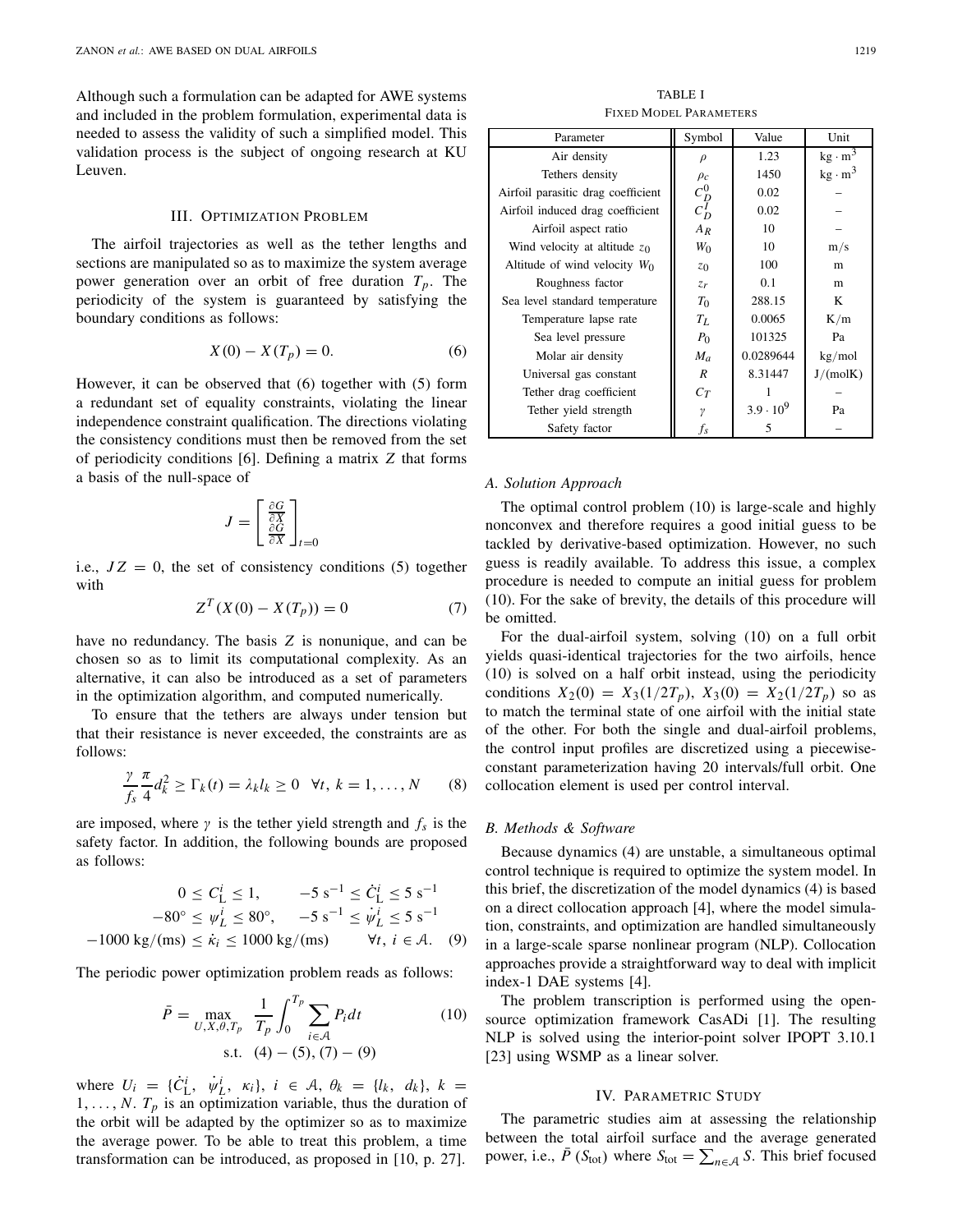

Fig. 4. Dual versus one large single airfoil: average power output for different wing surface *S*, keeping the wing loading constant. The comparison assumes that both systems have the same overall airfoil surface, i.e.,  $S_{\text{dual}} = 1/2S_{\text{single}}$ , hence assessing the advantage of having a dual-airfoil system with two smaller airfoils versus having a single large airfoil.

on assessing whether, for a given total airfoil surface, a singleor a dual-airfoil system should be preferred.

This brief is based on airfoils having a maximum gliding ratio  $L/D = 25$ . The tethers are assumed to be made of Dyneema, which has a very high stiffness and yield strength for a low density. The fixed model parameters are summarized in Table I.

For the single airfoil, the tether is discretized using five segments. For the dual airfoils, the main tether is discretized using 20 segments, whereas five segments are used for both secondary tethers. This results in 41 states for the single airfoil and 207 states for the dual airfoils. More refined tether discretizations are tested and the obtained results do not show any relevant difference.

Problem (10) being nonconvex, there is no *a priori* guarantee that the computed solution is a global optimum. Nevertheless, using insights on the physics of the system, it is possible to assess the solution and compare it with the results of simplified studies, such as the ones proposed in [17]. Initializing problem (10) at different initial guesses, it is



Fig. 5. Study of the impact of the safety constraint on the extracted power *P* for the largest dual-airfoil system. The parameter *s*fac is the distance between the airfoils, measured in wingspans. For comparison, the energy extracted by the single airfoil is displayed as a continuous line.

observed that the NLP solver consistently converges to the same solution, hence suggesting that it is the optimum of a reasonably large set of possible trajectories.

Using the method proposed in Section III-A a solution to (10) for the single-airfoil system using parameter values  $S = 500$  m<sup>2</sup> and  $M_A/S = 20$  kg/m<sup>2</sup>, and a solution for the dual-airfoil system using parameter values  $S = 250$  m<sup>2</sup> and  $M_A/S = 20$  kg/m<sup>2</sup> are computed.

Starting from these solutions, a homotopy with respect to the total airfoil area  $S_{\text{tot}}$  is applied to (10). Keeping the wing loading  $M_A/S = 20$  kg/m<sup>2</sup> constant (i.e., the airfoil mass scales linearly with the total airfoil area), *S*tot is gradually reduced and (10) repeatedly solved, using the solution from the previous step as an initial guess for the subsequent steps. The average generated power for both the single- and dual-airfoil systems is shown the top graph of Fig. 4. The ratio between the average generated power for the dual-airfoil system and the single-airfoil system the bottom graph of Fig. 4. The graphs in Fig. 4 show the mechanical power dissipated by the onboard turbines. The actual electrical power depends on the generators and converters efficiency, whose value is arguably similar for the two systems. For the chosen parameters, the dual-airfoil system is always more advantageous than the single one. As the total airfoil surface increases, however, the ratio between the power extracted by the dual and single airfoil decreases significantly.

It should be observed that the required total airfoil surface for a desired amount of average generated power is also indirectly assessed through the proposed parametric study. Indeed, from Fig. 4, an average power generation of 10 MW the dualairfoil system requires a total airfoil surface of approximately half the one of the single-airfoil system, but the dual-airfoil system requires gradually less airfoil surface as the desired average generated power decreases.

For safety reasons, it is desirable that the dual-airfoil trajectories keep the airfoils far from each other, thus avoiding the risk of collisions. A second reason for having the airfoils flying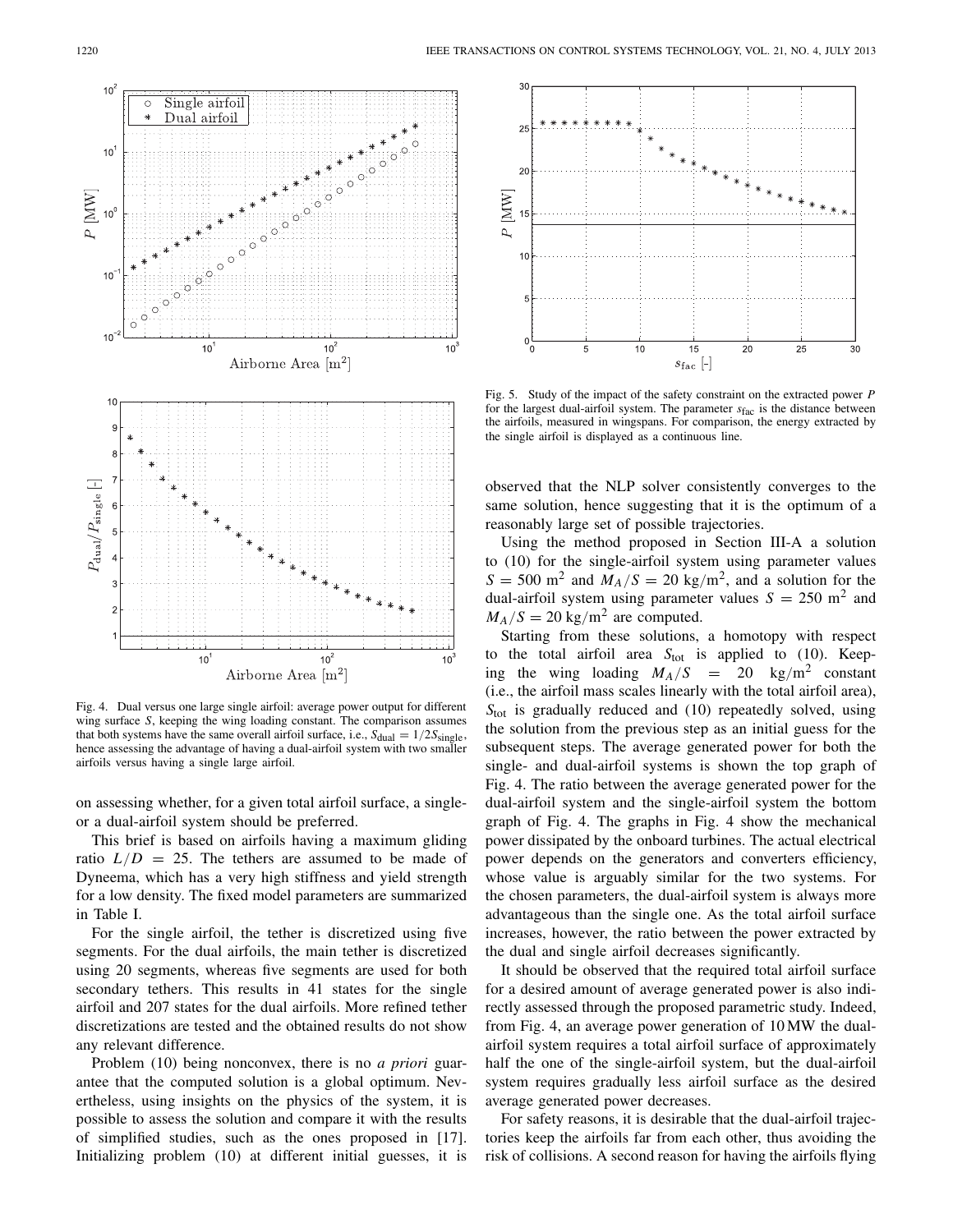

Fig. 6. Trajectory comparison between the single and dual airfoils for a total wing surface  $S_{\text{tot}} = 500 \text{ m}^2$ . Trajectories (thick lines) and available wind power  $P_w = \rho W_{\infty}^3/2$  (dashed line). For the dual airfoils, two wind profiles are considered: (a) logarithmic profile (1) and (b) logarithmic profile saturated above  $z = 500$  m.

large orbits, is to reduce the interaction with the airmass. In this brief, no hypothesis is made on this complex interaction, which is assumed to be small and is thus neglected. This assumption might not hold if the airfoils fly too close to each other, as the interaction will be higher. Thus, a study is done, to check how the extracted power is affected by imposing a safety constraint on the distance between the airfoils. This safety constraint is expressed as follows:

$$
(X_2 - X_3)^T (X_2 - X_3) \ge (s_{\text{fac}} w_s)^2 \tag{11}
$$

where the wingspan is given by  $w_s = \sqrt{SA_R}$ , with  $A_R$  the aspect ratio. For the simulations, the value  $A_R = 10$  is chosen. The results are shown in Fig. 5 for the largest dual-airfoil system, i.e.,  $S_{\text{tot}} = 500 \text{ m}^2$ . Allowing the airfoils to fly closer than 9  $w_s$  does not lead to an increase in the extracted power. For larger orbits, the extracted power diminishes but the loss is not dramatic and, even for very large orbits, the dual airfoils still extract more power than the single airfoil.

The trajectory for the biggest systems considered, i.e.,  $S<sub>tot</sub> = 500$  m<sup>2</sup>, is shown in Fig. 6. The dual airfoils operate at much higher altitude, approaching the peak of the available wind power formula (2850 m), also shown in Fig. 6. The proposed wind shear model (1) is valid only in the atmospheric boundary layer, which is typically lower than 2000 m. In this brief, the boundary layer is supposed to have an infinite thickness. The resulting optimal trajectories for the dual-kite systems reach over 2000 m, which strongly suggest that the optimal altitude is always at the top of the boundary layer, regardless of its thickness. Arguably, in boundary layers that are not developed to the top altitude of 2000 m, the dualairfoil system would loose some of its efficiency, and its advantage over the single-airfoil system would be reduced. In regard of these results, in practice, the optimization of a dual-airfoil AWE system should consider the average altitude of the boundary layer in the region of interest. As a term of comparison, a second scenario is considered, where the wind profile saturates for  $z > 500$  m. The resulting trajectory and related available wind power are also shown in Fig. 6. In this second case, the trajectory is still in proximity of the peak of available wind power, which occurs at much lower altitude.

For a total wing surface  $S_{\text{tot}} = 500 \text{ m}^2$ , also in a saturated wind profile, the power extracted by the dual airfoils exceeds the one extracted by the single airfoil by the ratio  $P_{\text{dual}} = 1.54 P_{\text{single}}$ .

The tether length obtained for the dual-kite system is arguably extremely large. It is observed, however, that the sensitivity of the power generation to the tether length is rather small, i.e., constraining the tether to smaller length does not result in a large power loss. Arguably, economical factors such as the material cost and the electrical resistance of a very long tether would yield a system with a shorter tether. In this brief, however, only the physics of the system are considered.

To check the precision of the collocation discretization, an optimization for the biggest system runs with a refined collocation scheme having four times more collocation elements, resulting in an NLP with 47 350 variables. No relevant difference is noticed in the resulting trajectory, suggesting that the chosen collocation scheme is accurate enough.

The proposed scenario assumes the airfoils do not modify the wind field. The development of an accurate model needs extensive studies. Future research will aim at investigating the impact of the presence of the airfoils on the wind field. Early results relying on simplified interaction models suggest that the dual airfoils would still extract more power than the single airfoil. Yet, a higher performance loss is observed for the dualairfoil system.

Observe that the computed trajectories are only valid for the nominal case and in a real application wind perturbations and unmodeled dynamics will affect the performance of the system: this problem can be tackled within a robust optimization framework. The resulting NLP will, though, be considerably more complex than the proposed one. In the context of a real application, performance is also affected by the choice of the controller. Both investigations are out of the scope of this brief and are the subject of ongoing research.

# V. CONCLUSION

This brief proposed a generic multiple-airfoil modeling procedure of minimal computational complexity, aimed for the optimization of power generation. This procedure can straightforwardly accommodate for six-DOF airfoil models.